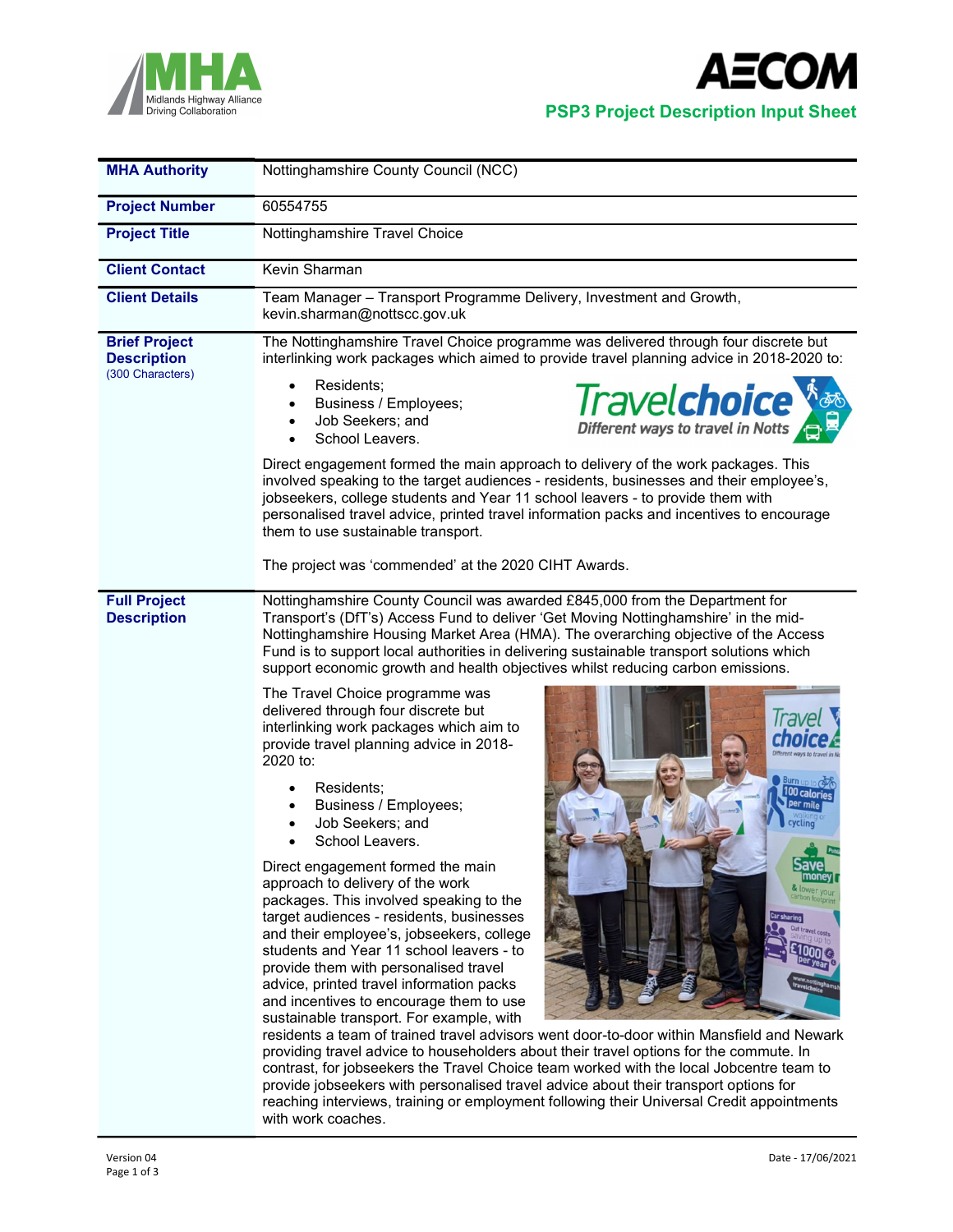



## Midlands Highway Alliance<br>Driving Collaboration<br>Driving Collaboration